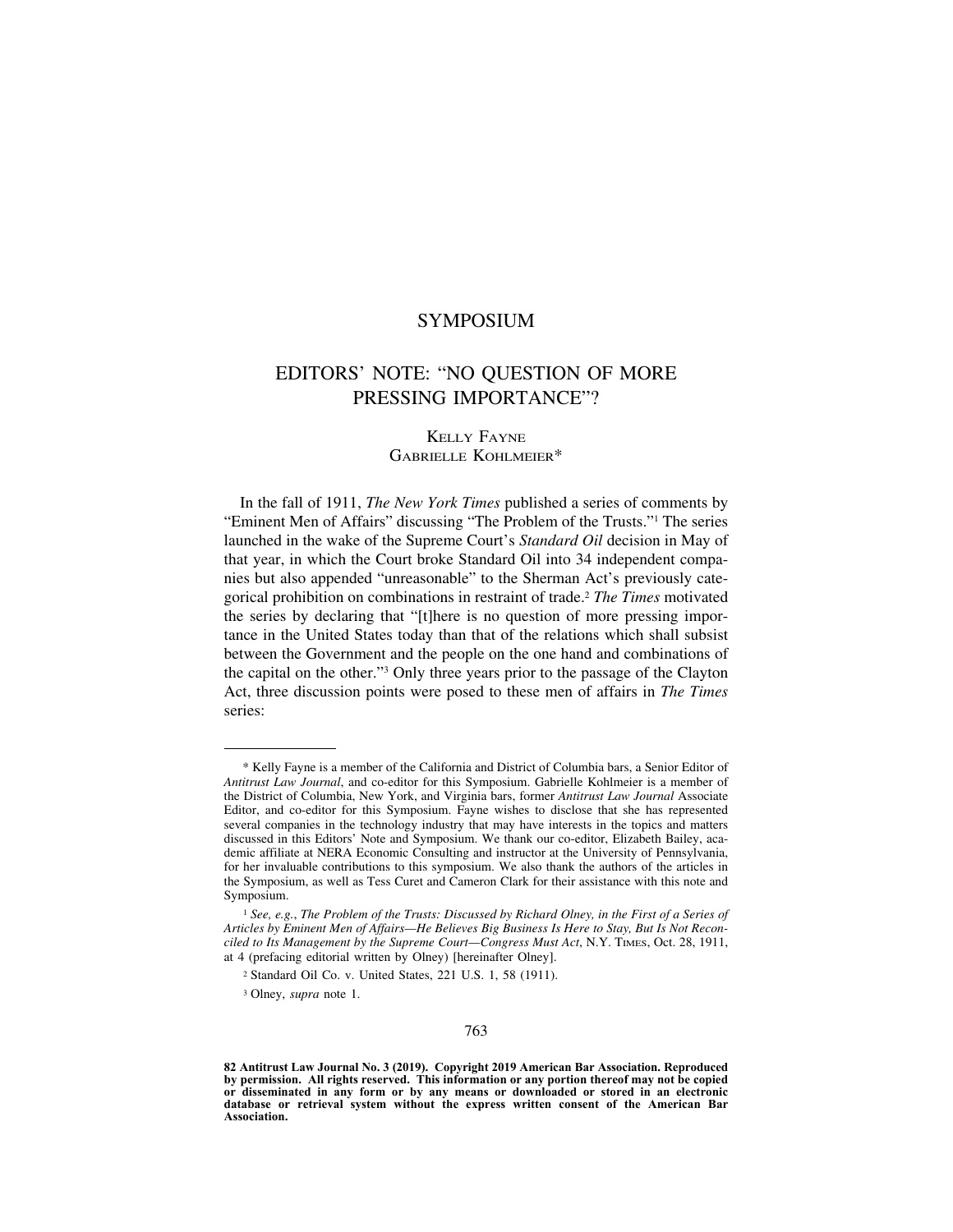## 764 ANTITRUST LAW JOURNAL [Vol. 82

- 1. "The effect of the operation of the Sherman anti-trust law as construed by the United States Supreme Court in the Standard Oil and Tobacco Trust cases.
- 2. Whether it is possible to restore the old-time competition or whether the country must legalize capitalistic and industrial co-operation.
- 3. If co-operation is necessary under existing conditions, to what extent shall the Government exercise regulation and supervision?"

Much undoubtedly has changed in the past 108 years. The United States has more than doubled its body of antitrust law, gained a far broader base of enforcement and judicial precedent, become increasingly federal (and global) in its approach to antitrust, and added a regulatory agency. We also, *finally*, factor in the views of serious women of affairs. But many features and modifications of the public discourse about antitrust remain the same.

When FTC Chairman Joseph Simons announced the Commission would host Hearings on Competition and Consumer Protection in the 21st Century, he said that the purpose of the multi-month series would be "to consider whether broad-based changes in the economy, evolving business practices, new technologies, and international developments warrant adjustments to competition and consumer protection law, enforcement priorities, and policy."4 These same motivations are common threads through the 1911 commentary in *The Times*:

• **Broad-based changes in the economy:** Williams Jennings Bryan, Democratic politician and Secretary of State under Woodrow Wilson, advocated for a Democratic party platform prohibiting corporate control of more than 50 percent "of the total product" and government ownership, as "necessary whenever competition is impossible."<sup>5</sup> He cited increasing economy-wide concentration as the basis:

When the Sherman anti-trust act was passed the trust development was comparatively limited. Since then, consolidation and combination have gone on until now . . . nearly every great staple of industry is controlled as to prices and terms of sale. . . . The only reason for combination is to prevent competition, and the only reason for preventing competition is to secure larger profits.<sup>6</sup>

<sup>4</sup> Joseph J. Simons, Chairman, Fed. Trade Comm'n, Prepared Remarks of Chairman Simons Announcing the Competition and Consumer Protection Hearings (June 20, 2018).

<sup>5</sup> *The Problem of the Trusts: Discussed by William Jennings Bryan in the Eighth of a Series of Articles by Eminent Men of Affairs—Former Presidential Candidate Proposes License Plan to Break Up Trusts and Indorses Democratic Scheme to Limit Business of Inter-State Corporations*, N.Y. TIMES, Nov. 11, 1911, at 9 (prefacing editorial written by Bryan).

<sup>6</sup> *Id.*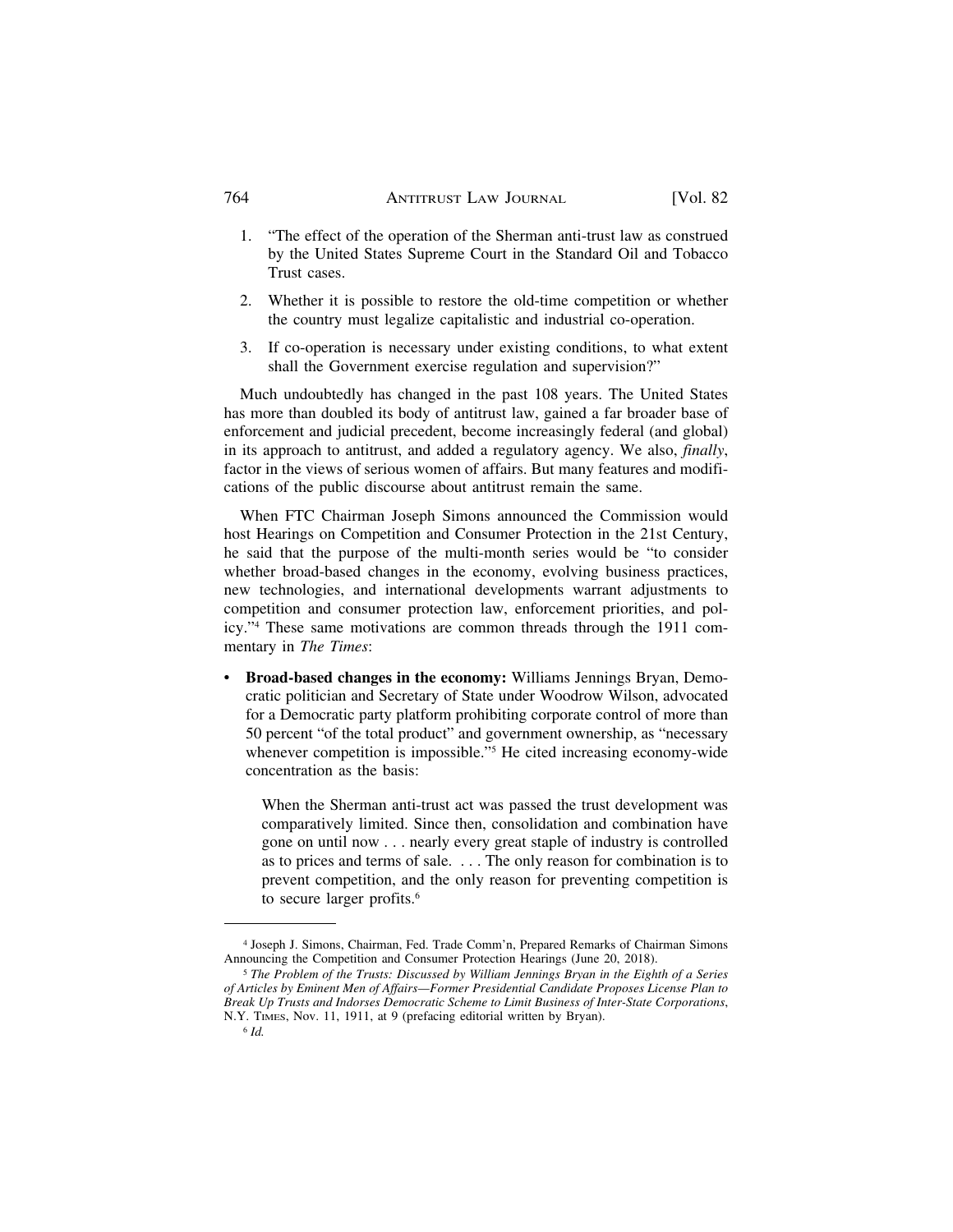• **Evolving business practices:** Samuel Gompers, in favor of a labor union exemption from the Sherman Act, wrote:

Modern business cannot be conducted upon the old notions. Development industry does not admit of it. Development in transportation does not admit of it. The development and transmission of information does not admit of it. . . . While realizing the necessity for a freer hand in industry and commerce, untrammeled by government cramping . . . I am quite convinced that it is far more important for industry, commerce, labor, and the representatives of free institutions that the activities of wage earners, the wealth producers, in the opportunities for the protection and promotion of their rights and interest have predominating importance.7

• **New technologies**: George W. Perkins, ex-vice president of the New York Life Insurance Company and a former partner in the Banking House of J.P. Morgan advocated for limited regulation of the modern corporation (rather than its destruction):

This is no longer an age of independent and competitive individualism; it is an age of co-operative individualism; and by the latter I mean the concentration of individualistic efforts. . . . What has brought about this changed condition? It is the great agents of modern life—steam and electricity. They have created intercommunication—enabled minds to exchange instantaneous thought. They have displaced the ox team, with its small radius of operation, with the fast railroad and the steamship, which gird the word: the slow mail by the lighting-like wireless or telephone. They have annihilated distance.8

If competition law is going to play the referee in the ways firms compete, then we should expect some evolution over time, as the ways that companies sell and consumers buy evolve. This is as true today as it was during antitrust law's earliest days. As we have seen over the past century, great leaps forward in technology precipitate periods of reckoning. The Sherman and Clayton

<sup>7</sup> *The Problem of the Trusts: Discussed by Samuel Gompers in the Seventh of a Series of Articles by Eminent Men of Affairs—President of American Federation of Labor Discusses Difference Between Trusts and Unions, and the Right of a Freeman to Sell His Labor*, N.Y. TIMES, Nov. 9, 1911 (prefacing editorial written by Gompers); *see also* Loewe v. Lawlor, 208 U.S. 274, 304 (1908) (Union members could be liable under Sherman Act when organizing boycott of nonunion made products.). A partial exemption for labor came with the passage of the Clayton Act in 1914. 15 U.S.C. § 17.

<sup>8</sup> *The Problem of the Trusts: Discussed by George W. Perkins in the Second of a Series of Articles by Eminent Men of Affairs—Financier Sees Danger to Business in Prosecution of Big Corporations, But Favors Regulation and Sees a Remedy in Publicity*, N.Y. TIMES, Oct. 30, 1911, at 6 (prefacing editorial written by Perkins).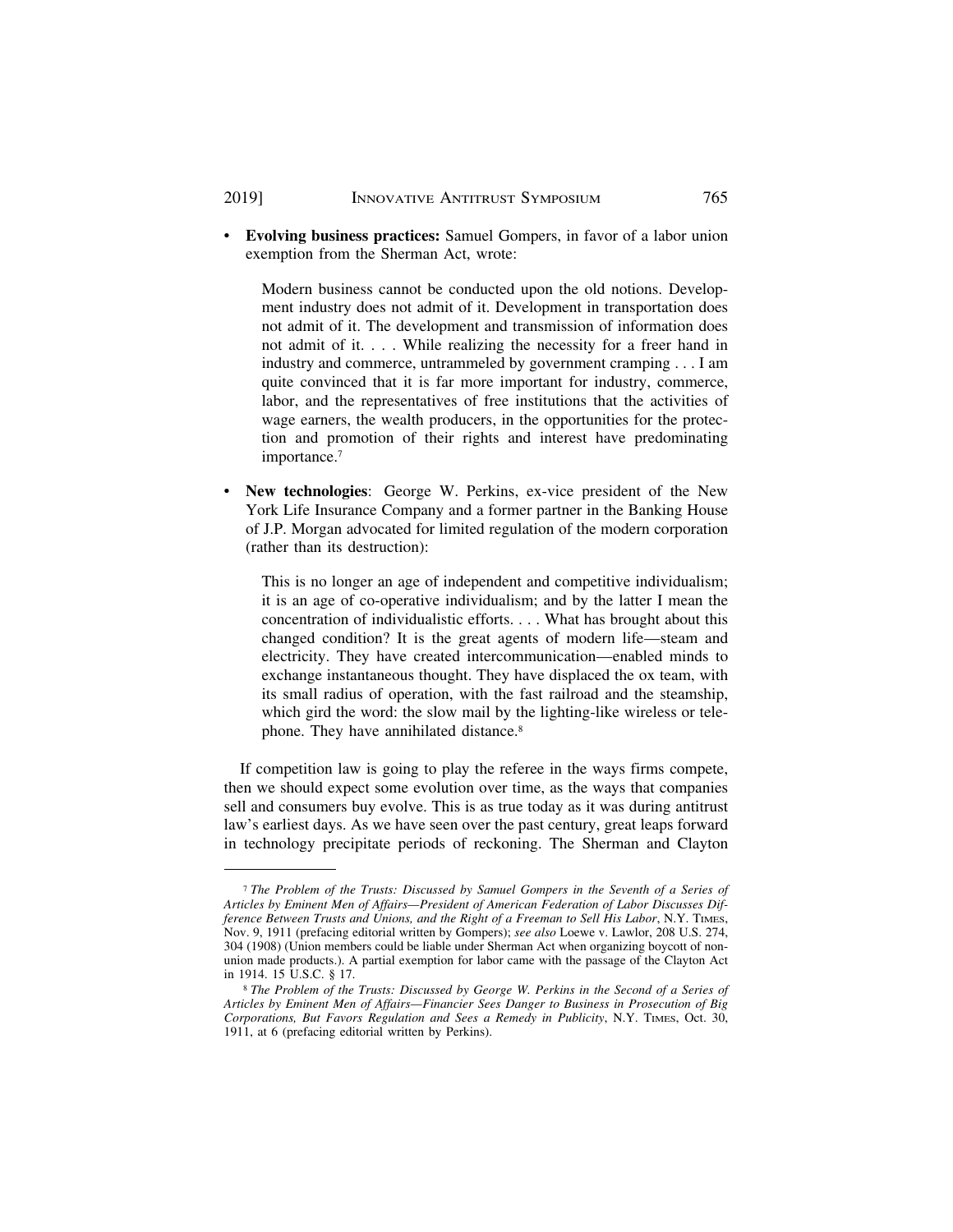Acts were drafted, implemented, and initially interpreted in the wake of the Second Industrial Revolution. The Chicago School and antitrust's *Microsoft* era bookend the Third.<sup>9</sup>

Nearly two decades ago, the *Antitrust Law Journal* published a precursor symposium to this one, on "Antitrust at the Millennium."10 In that symposium, Robert Pitofsky wrote, "Of late, we hear increasing concern that the centuryold Sherman Act cannot keep up with the more dynamic and fast moving developments of the 21st century," in the introduction to an article advocating for the application of antitrust's core principles to technology and intellectual property.11 In the same symposium, Richard Posner contended, "There is indeed a problem with the application of antitrust law to the new economy, but that it is not a doctrinal problem; antitrust doctrine is supple enough, and its commitment to economic rationality strong enough, to take in stride the competitive issues presented by the new economy. The real problem lies on the institutional side: the enforcement agencies and the courts do not have adequate technical resources, and do not move fast enough, to cope effectively with a very complex business sector that changes very rapidly."<sup>12</sup>

Taking inspiration from both Pitofsky and Posner, we offer this symposium to ask (again) whether the core antitrust principles and/or our tools for enforcement are what they need to be to grapple with an economy in the midst of the Fourth Industrial Revolution. The articles in this symposium examine how technology may be challenging the boundaries of antitrust law. Christian Catalini and Catherine Tucker, for instance, discuss the ways in which blockchain complicates antitrust enforcement as a decentralized system that

<sup>9</sup> According to the Founder and Executive Chairman of the World Economic Forum, "The First Industrial Revolution used water and steam power to mechanize production. The Second used electric power to create mass production. The Third used electronics and information technology to automate production. Now a Fourth Industrial Revolution is building on the Third, the digital revolution that has been occurring since the middle of the last century. It is characterized by a fusion of technologies that is blurring the lines between the physical, digital, and biological spheres." *See* Klaus Schwab, *The Fourth Industrial Revolution: What It Means, How to Respond*, WORLD ECON. F. (Jan. 14. 2016), www.weforum.org/agenda/2016/01/the-fourth-industrial-revo lution-what-it-means-and-how-to-respond.

<sup>&</sup>lt;sup>10</sup> Symposium, *Antitrust at the Millennium (Part I)*, 68 ANTITRUST L.J. 1 (2000).

<sup>11</sup> Robert Pitofsky, *Challenges of the New Economy: Issues at the Intersection of Antitrust and Intellectual Property*, 68 ANTITRUST L.J. 913, 913 (2000).

<sup>12</sup> Richard A. Posner, *Antitrust in the New Economy*, 68 ANTITRUST L.J. 925, 925 (2001); *see also* Lawrence H. Summers, *Competition Policy in the New Economy*, 69 ANTITRUST L.J. 353, 356 (2001) ("The economic system of competition for that temporary monopoly power through the production of a distinctive product that possibly can become the basis of a standard or the basis of a network is very different than the traditional model that builds out from a large number of agricultural producers producing wheat. It is an economy that is likely to be more volatile. It is an economy in which the price mechanism will not always stabilize outcomes and equalize market shares. It is an economy where things will tend to tip much more towards extremes. It is a very different economy than the one we live with.").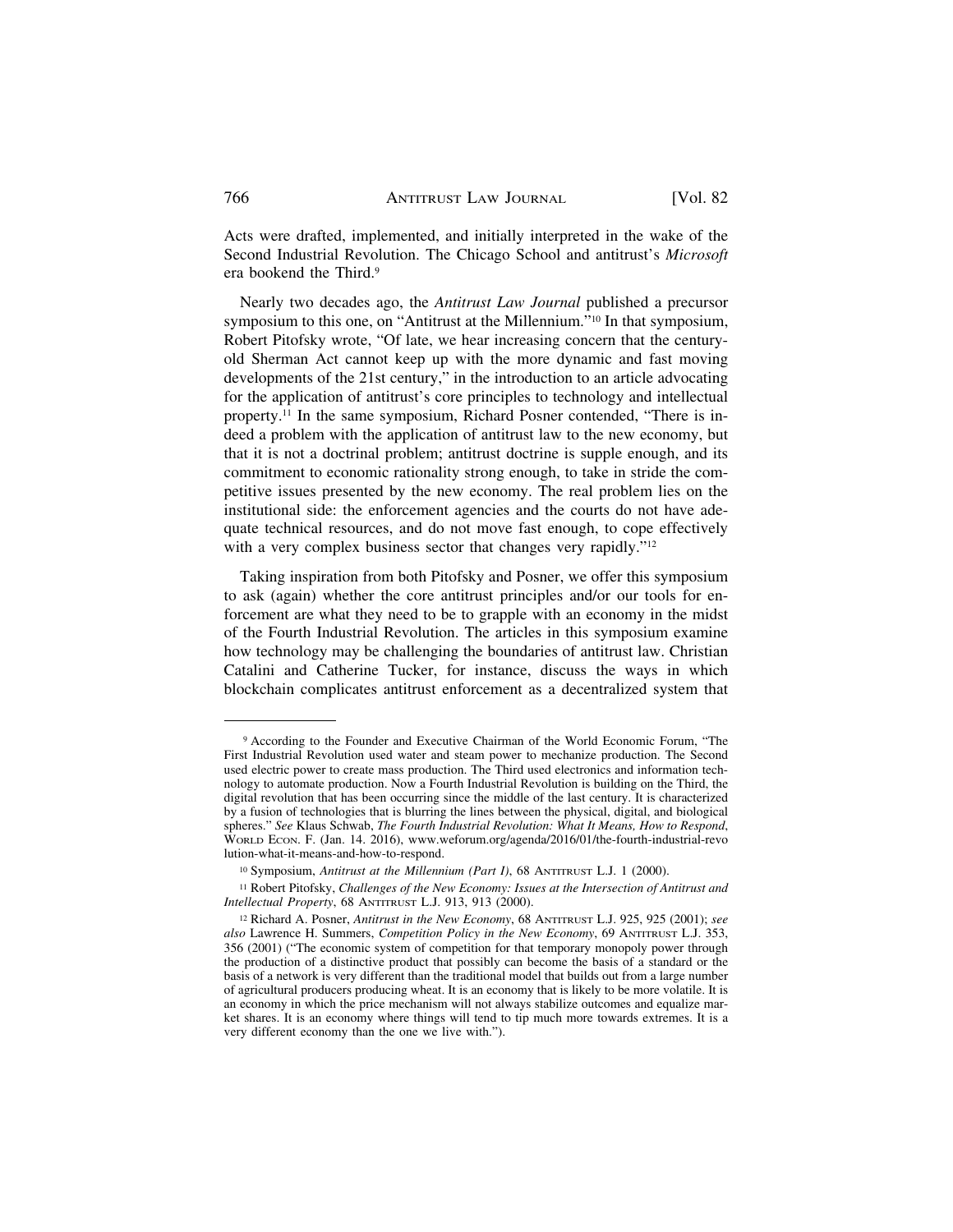itself is capable of achieving market power while no one actor within the system has the power to control the system (if you can even figure out who those actors are in the first place).<sup>13</sup>

When we first conceived of this symposium, there was a moderate hum of criticism about the scope and ambitions of antitrust law. In a December 2017 *Harvard Business Review* article about the U.S. antitrust movement, for example, Maurice Stucke and Ariel Ezrachi discussed the decline of enforcement under the Chicago School era and lamented that should this trend "continue with a 'light-if-any-touch' antitrust review of mergers and a blind eye to abuse, concentration will likely increase, our well-being will decrease further, and power and profits will continue to fall into fewer hands."14

In the past year and a half, that hum became a whirr, and the whirr became a roar. As of the date of writing, several U.S. Democratic presidential candidates, including former Vice President Joe Biden, Senator Cory Booker, South Bend Mayor Pete Buttigieg, Representative Tulsi Gabbard, Senator Kamala Harris, Senator Amy Klobuchar, and Senator Elizabeth Warren, have issued positions on competition policy,<sup>15</sup> including a sweeping proposal from Senator Warren aimed specifically at the technology sector.<sup>16</sup> There have been over 200 articles about antitrust on the front page of *The New York Times*, *The Wall Street Journal*, and the *Financial Times*, since January 1, 2018. The FTC completed its 22 days of Hearings on Competition and Consumer Protection in the 21st Century at the writing of this Note.17 And the roar in the United States pales in comparison to the thunder of hearings, investigations, reports,

<sup>13</sup> Christian Catalini & Catherine Tucker, *Antitrust and Costless Verification: An Optimistic and a Pessimistic View of Blockchain Technology*, *infra* this issue, 82 ANTITRUST L.J. 861, 869–70 (2019).

<sup>14</sup> Maurice E. Stucke & Ariel Ezrachi, *The Rise, Fall, and Rebirth of the U.S. Antitrust Movement*, HARV. BUS. REV. (Dec. 15, 2017), hbr.org/2017/12/the-rise-fall-and-rebirth-of-the-u-s-anti trust-movement.

<sup>15</sup> *See* John Newman, *What Democratic Contenders Are Missing in the Race to Revive Antitrust*, THE ATLANTIC (Apr. 1, 2019), www.theatlantic.com/ideas/archive/2019/04/what-2020 democratic-candidates-miss-about-antitrust/586135; Casey Newton, *Democratic Presidential Candidates Agree: Big Tech Is Too Powerful*, THE VERGE (May 17, 2019), www.theverge.com/ interface/2019/5/17/18628627/democrats-big-tech-facebook-sanders-buttigieg.

<sup>16</sup> Elizabeth Warren, *Here's How We Can Break Up Big Tech*, MEDIUM (Mar. 8, 2019), medi um.com/@teamwarren/heres-how-we-can-break-up-big-tech-9ad9e0da324c.

<sup>&</sup>lt;sup>17</sup> In the thirteenth hearing, FTC Commissioner Rebecca Kelly Slaughter encouraged additional attention to "technology-intensive industries," noting that "[r]etrospectives may be particularly useful to inform our understanding of how these industries evolve and how mergers in the early stages of such industries' life cycles effect nascent competition and influence industry structure, growth, and dynamism." Rebecca Kelly Slaughter, Comm'r, Fed. Trade Comm., Remarks at the Hearings on Competition and Consumer Protection in the 21st Century: Merger Retrospectives (Apr. 12, 2019).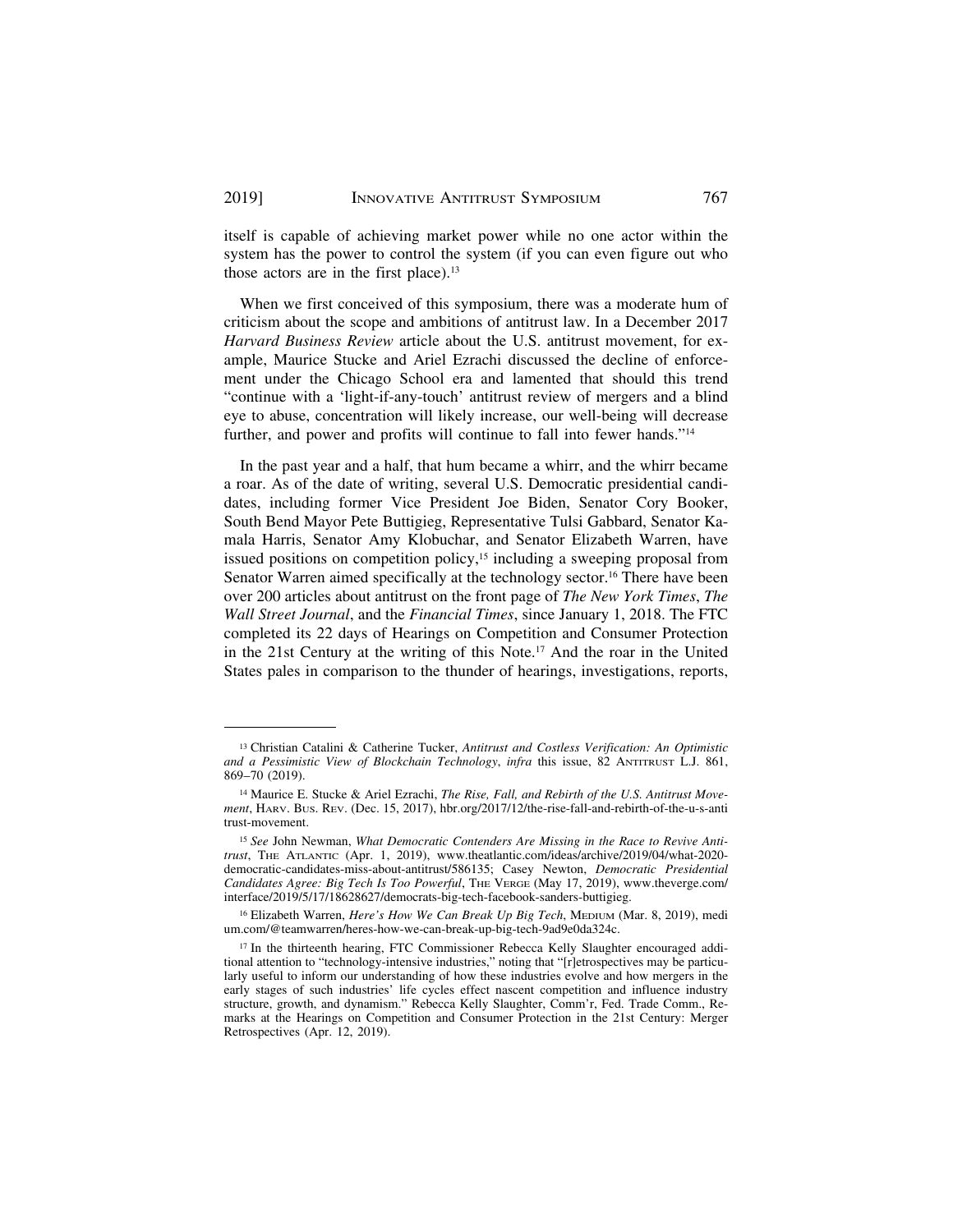and enforcement actions arising around the world from Europe to Australia, Japan to India, and many places in between.<sup>18</sup>

We conceived of this symposium over two years ago with high expectations that it would be published against a backdrop of robust and widespread discussion, but the volume of debate about antitrust has vastly exceeded our expectations. Yet the objective of this symposium has always been the same. We aspire to provide an inclusive forum for the examination of the fundamental principles and applications of our competition policy while imposing on that debate a competition policy principle that we believe remains unassailable: theoretical and empirical rigor. While much of the instant debate about antitrust plays out in soundbites and eye catching cover pages, the *Antitrust Law Journal* provides a critical forum for more rigorous development and discussion.

Theoretical and empirical rigor is important for making sound antitrust policy, and particularly critical when technological innovation is driving calls for reevaluation. The challenge may be as simple as separating correlation from causation. Technological innovation also tends to precede growth—a company creates something cool, people buy it, company gets big.19 Many of the calls we see today relate the undesirable consequences of technology, correlating the source of those ills with "tech giants," and concluding that the fix for the technological ill is regulating the giant. Perhaps. But while remaining agnostic on whether and what mechanism is called for to address the hangover effect of society's rapid embrace of a new technology, it is essential that we think critically before concluding that antitrust is the right tool.

In these pages, Google's Hal Varian tackles the need for empirical rigor head on in his article *Recent Trends in Concentration, Competition, and Entry*. 20 He pairs the comments in the "popular press" that associate tech industry and economy-wide increases in "concentration" with higher prices, higher profits, curtailed entry, with the available econometric evidence and finds "lit-

<sup>&</sup>lt;sup>18</sup> See, e.g., JACQUES CRÉMER, YVES-ALEXANDRE DE MONTJOYE & HEIKE SCHWEITZER, EUR. COMM'N, COMPETITION POLICY FOR THE DIGITAL ERA (Apr. 4, 2019), ec.europa.eu/competition/ publications/reports/kd0419345enn.pdf; DIGITAL COMPETITION EXPERT PANEL (UK), UNLOCK-ING DIGITAL COMPETITION (Mar. 2019), www.gov.uk/government/publications/unlocking-digi tal-competition-report-of-the-digital-competition-expert-panel; AUSTRALIAN COMPETITION AND CONSUMER COMM'N, DIGITAL PLATFORMS INQUIRY: FINAL REPORT (July 26, 2019), www.accc .gov.au/publications/digital-platforms-inquiry-final-report; Ministry of Economy, Trade & Industry, Japan Fair Trade Comm'n & Ministry of Internal Affairs and Communications, Fundamental Principles for Improvement of Rules Corresponding to the Rise of Digital Platform Businesses (Dec. 18, 2018), www.jftc.go.jp/en/policy\_enforcement/survey/index\_files/190220.1.pdf.

<sup>19</sup> *But see* Catalini & Tucker, *supra* note 13, at 865 (noting one feature coinciding with the adoption of blockchain is that it reduces the need for centralized digital platforms and, as a result as the authors argue "blockchain technology should reduce market power in digital platforms.").

<sup>20</sup> Hal R. Varian, *Recent Trends in Concentration, Competition, and Entry*, *infra* this issue, 82 ANTITRUST L.J. 807 (2019).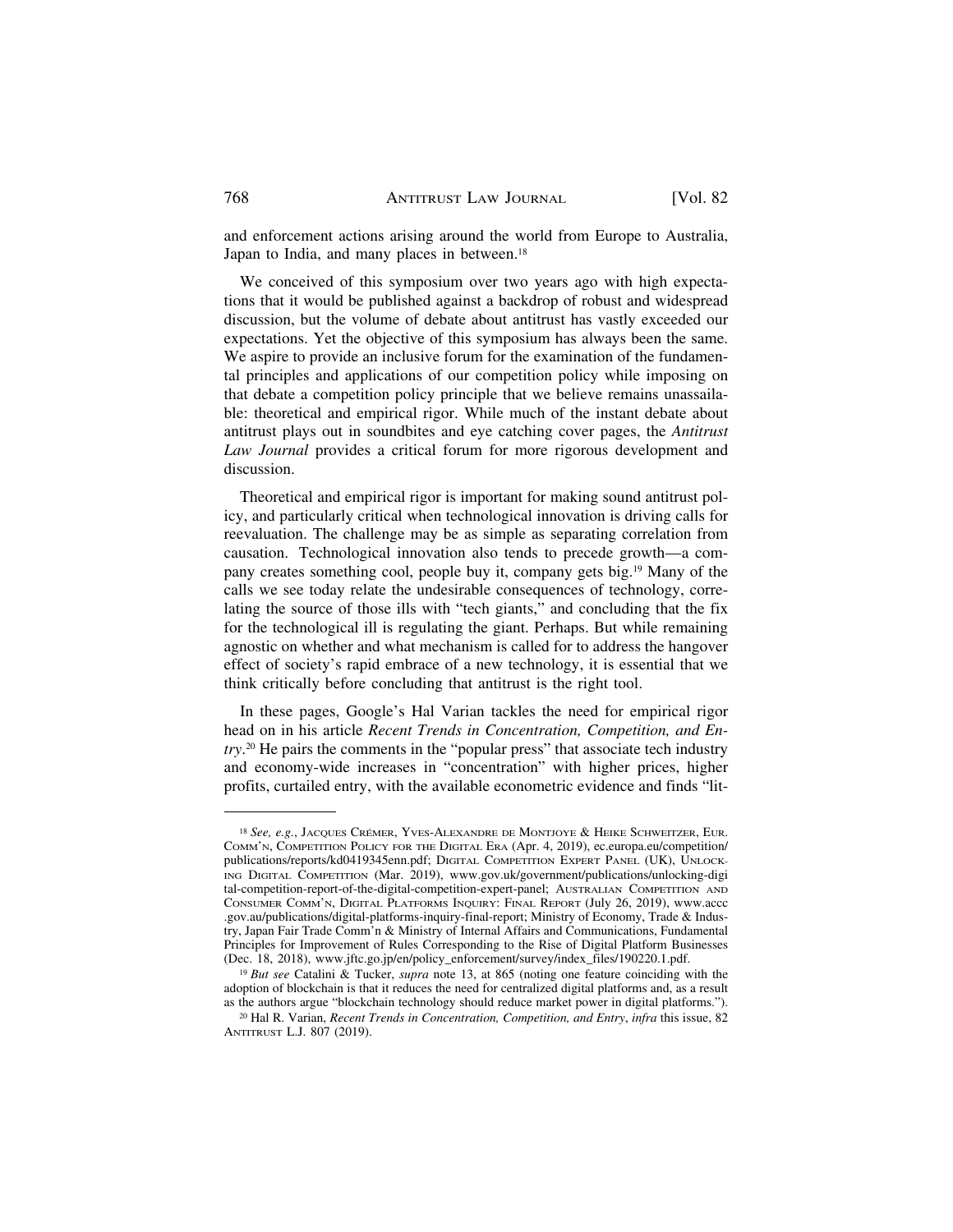tle empirical support." As Varian notes: "Evidence on increases in markups has been interpreted as an indicator of increases in market power, but it is more plausible to see this as a technology shift that has led to both decreasing prices and decreasing marginal cost, due to computerization."21

In many ways, there has never been a better time to demand a strong empirical grounding for antitrust policy. At the core of our current wave of technological development are explosions of both data and the analytical tools to evaluate data. This puts us in a position not only to ask for empirical support for changes in law and policy, but also to consider ways in which we can improve upon the empirical tools we are using to make those determinations. In their symposium contribution, Denicolò and Polo question the fundamental shift in merger control policy under the "innovation theory of harm" that posits horizontal mergers always reduce innovation, absent specific research synergies, despite its "fragile" economic underpinnings.<sup>22</sup> Instead, the authors argue that regulators and courts "recognize that the effects of a merger on innovation may be negative or positive" and that the "assessment of a prospective merger's impact on innovation should be open-minded and grounded in the facts of the specific case."23 In *Innovation, Competition, Unilateral Effects, and Merger Policy*, Nicolas Petit then puts forward specific empirical tests that he proposes will help identify cases where intervention by an antitrust regulator in a merger would be inappropriate, on the theory that it would reduce innovation competition.24

Inclusiveness has been the second lodestar for this symposium. Despite the vehement-seeming debate among antitrust practitioners, academics, and observers, we have largely trended toward consensus with debate at the margins. The pages of *The New York Times* from 1911, which feature serious existential questions about both corporations and the regulation thereof, remind us that there is much common ground. Nonetheless, today's dialogue features relatively revolutionary ideas. Presidential candidate Senator Warren, for example, recommends legislation that "requires large tech platforms to be designated as 'Platform Utilities' and broken apart from any participant on that platform," and new regulations and fines to enforce these requirements.

Tim Wu, whom *The Nation* credited with "Go[ing] after the titans of the new gilded age,"25 is among those pushing hardest at the boundaries of mod-

<sup>21</sup> *Id.* at 833.

<sup>&</sup>lt;sup>22</sup> Vincenzo Denicolò & Michele Polo, *The Innovation Theory of Harm: An Appraisal*, *infra* this issue, 82 ANTITRUST L.J. 921, 923 (2019).

<sup>23</sup> *Id.* at 951.

<sup>24</sup> Nicolas Petit, *Innovation Competition, Unilateral Effects, and Merger Policy*, *infra* this issue, 82 ANTITRUST L.J. 873, 876–77 (2019).

<sup>&</sup>lt;sup>25</sup> Christopher Shay, *Tim Wu Goes After the Titans of the New Gilded Age*, THE NATION (Nov. 13, 2018), www.thenation.com/article/tim-wu-interview-curse-bigness/.